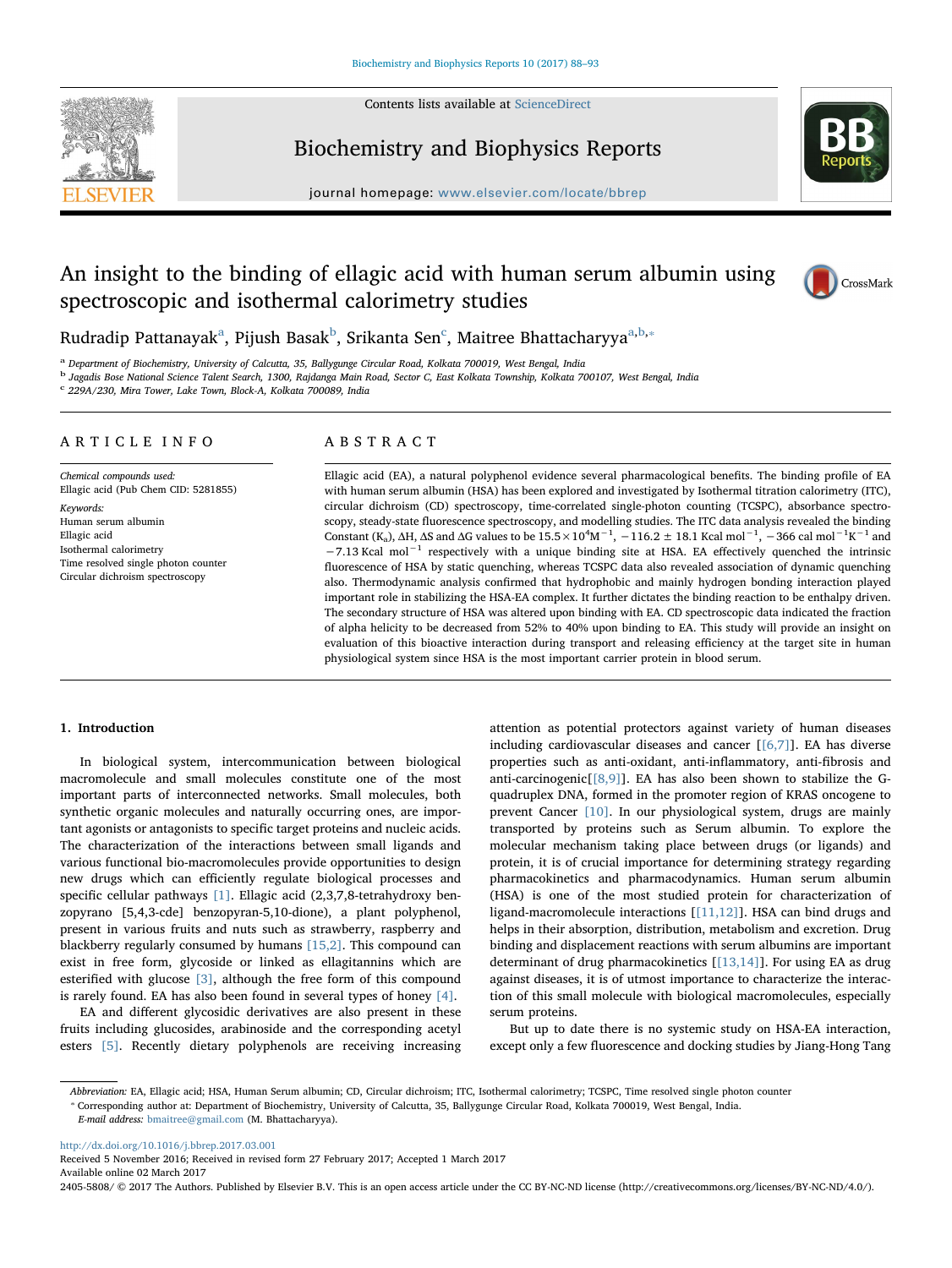et al. and RK Nanda et al. [[\[2,15,16\]](#page-5-1)]. Our work explores the binding properties of HSA-EA in vitro using modern techniques. Moreover, we have also attempted to study if there are any changes in the secondary conformation of HSA due to this ligand interaction. To comply with our target we used various conventional as well as modern biophysical techniques including UV–vis absorption spectroscopy, Steady-state fluorescence spectroscopy, Circular dichroism spectroscopy (CD), Isothermal titration calorimetry (ITC), Time-correlated single-photon counting (TCSPC) supported by the results of molecular docking.

# 2. Materials and methods

## 2.1. Sample preparation

HSA and EA both were purchased from Sigma-Aldrich, HSA was dissolved in 100 mM sodium phosphate buffer (pH 7.4), whereas EA was dissolved in 0.1N NaOH solution to make 1654.54 µM stock solution. All chemicals were of analytical grade and used without further purification.

# 2.2. Measurement of absorption spectrum

The absorption measurements were recorded using a Cary UV–vis Spectrometer at a scan rate of 480 nm/min with 1 cm-path-length quartz cuvette in the visible wavelength range of 350-500nmat 28 °C. UV–vis absorption titrations were carried out by stepwise addition of HSA solutions to a cell containing 5 μM EA.

# 2.3. Measurement of steady state fluorescence spectrum

Fluorescence emission spectrum was recorded in the range of 300–500 nm using Hitachi F-7000 Spectro fluorimeter with excitation at 295 nm. Both the excitation and emission bandwidth were fixed at 5 nm. EA was added with an increasing concentration of 0–20 µM at 298–15 µM HSA.

## 2.4. Measurement of fluorescence lifetime

Fluorescence lifetime of both free HSA and HSA-EA were measured using TCSPC instrument (Fluoro Hub; Horiba JobinYvon, GB). The samples were excited at 295 nm using a Nano-LED pulsed laser. The emission decay data at 330 nm were analysed using the DAS6.4 software provided with the instrument [\[17\].](#page-5-10)

# 2.5. Circular dichroism measurements

The far UV CD spectrum of HAS ( $5 \mu$ M) with increasing concentration of EA were recorded using a JASCO-J815 spectrometer equipped with a temperature controller at 25 °C (298 K) in a quartz cuvette of 2 mm path length. The scan rate was 100 nm/min, and each final spectrum was an average over three scans.

# 2.6. ITC measurement

The energetics of the binding of EA with HSA at 25 °C was estimated using a VM2: Cell - ITC 200 (micro cal) titration micro calorimeter. Calorimetric reference cell was loaded with 300 µl of HSA solution (7.5 µM) in 100 mM sodium phosphate buffer (pH 7.0). The protein and ligand concentration were adjusted at 7.5 µM and 300 µM, respectively, to maintain a high ligand: protein ratio. The titration curve for PBS-EA interaction was subtracted from the heat of binding reaction of HSA- EA to obtain the effective heat of binding. The resulting titration curves were fitted to two-binding-mode model using Micro Cal Origin software. Thus, the association constant (K), enthalpy change (H) and stoichiometry(N), were determined. The entropy variation (S) wascalculated according to the standard thermodynamic equation. Three

<span id="page-1-0"></span>

Fig. 1. The structure of the compounds: a) EA, b) Azapropazone.

independent experiments were averaged. The response signals were corrected for the small heat of dilution associated with titrating the EA solution into phosphate buffer in each case. The heat of dilution for titrating water into the peptide was negligible. A binding isotherm of heat released as a function of the molar ratio was constructed and the data fitted by nonlinear least square fitting analysis.

## 2.7. Molecular docking

There are many co-crystal structures of HSA available in the protein data base that can be used for docking studies. But, it is important to choose the right PDB file for making the docking study more reliable. In this study, for the 3D structure of HSA we used the co-crystal structure (PDB id 2BX8, resolution 2.7 angstroms) where Azapropazone is the bound ligand. Comparison of the overall structural aspects with the EA indicates that these molecules are reasonably similar in nature ([Fig. 1](#page-1-0)). Thus the binding site on HSA in this crystal structure may be the potent site for the binding of EA. The 3D structure of EA was generated and energy minimized by the Accelrys DS Visualizer2.0 and saved as PDB files [\[18\]](#page-5-11). We have used these 3D models for docking based binding studies using Autodock 4 [\[19,20\].](#page-5-12)

# 2.8. Setup and docking procedure

The docking procedure was done by using Autodock 4.0 according to the methods described by R. [\[10\]](#page-5-7). A cubic grid dimension 60 Å  $\times$  60 Å  $\times$  60 Å with the grid points along the x, y and z axes and a grid spacing of 0.375 Å was used.

#### 3. Results

## 3.1. UV–visible spectroscopy data analysis

[Fig. 2](#page-2-0) shows the absorption spectra of EA in absence and presence of varying concentrations of HSA at 298 K. The UV–vis absorption spectrum of free EA had a strong absorption band at 291 nm and three weak absorption bands at 260, 349 and 422 nm.

In ligand-protein binding studies, we have utilized the Scatchard equation for calculation of binding constant and number of binding sites:

$$
r/Cf = K(n - r)
$$

Where, r is the number of moles of EA bound to 1 mol of HSA, n is the number of equivalent binding sites, and K is the affinities of ligands for those sites  $[[21,22]]$ . The concentrations of free EA (C<sub>f</sub>) and bound EA (C<sub>b</sub>) are calculated using  $Cf = (1 - \alpha)$  and  $Cb = C - Cf$  respectively, where C is the total EA concentration (15  $\mu$ M). The fraction of bound EA ( $\alpha$ ) wascalculated using the equation,

$$
\alpha = (Af - A)/(Af - Ab)
$$

Where  $A_f$  and  $A_b$  are the absorbance of the free and fully bound EA at 422 nm respectively, and A is the absorbance (291 nm) at any given point during the titration. A linearity relationship was seen between r/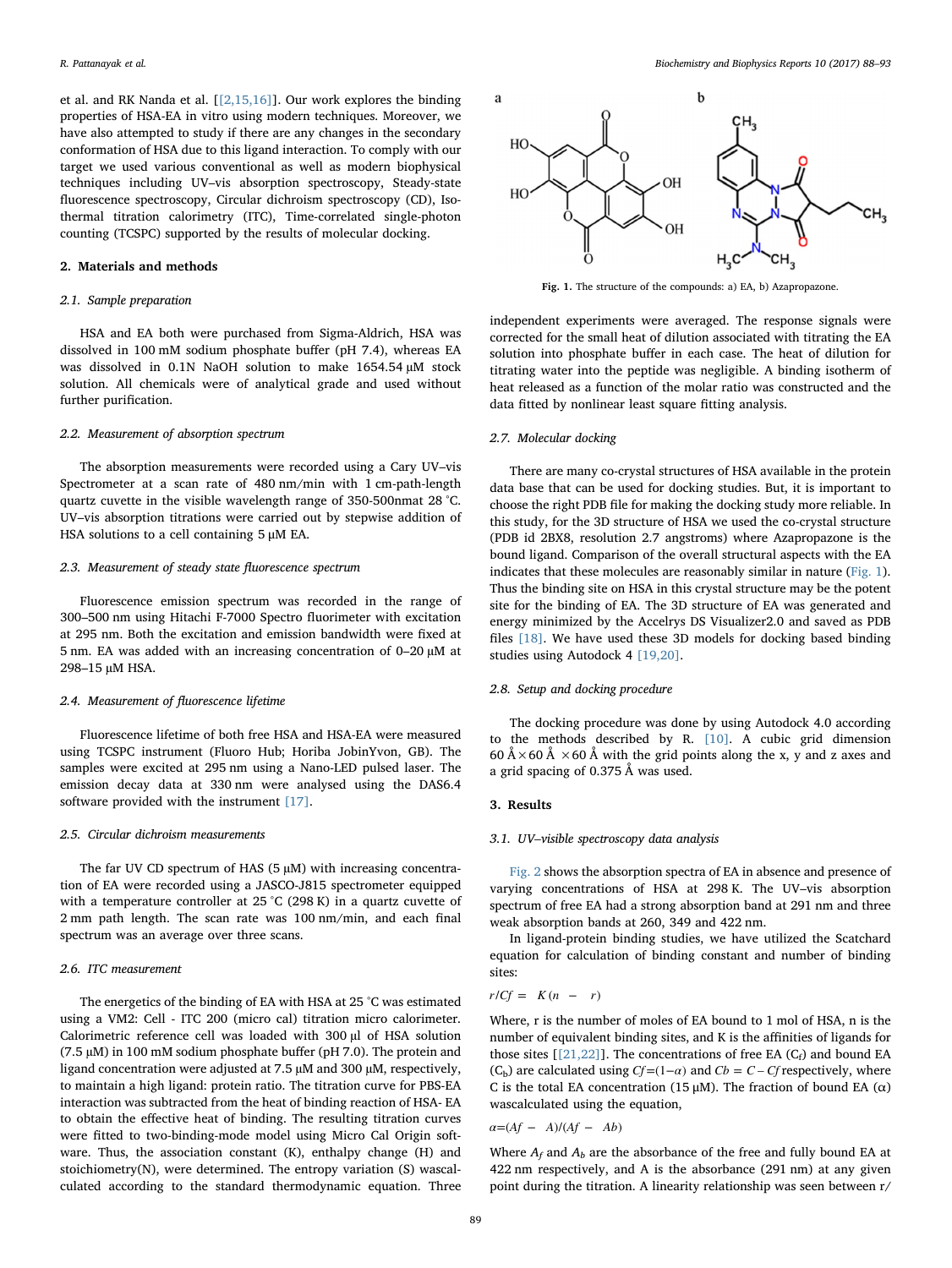<span id="page-2-0"></span>

Fig. 2. UV–vis absorption spectra of EA when titrated with HSA. HSA concentration ranges from 0 to 20 μM.

<span id="page-2-1"></span>

Fig. 3. Scatchard plot for EA with HSA in phosphate buffer (pH 7.4). Absorbance at 422 nm is used to construct the plot.

 $C_f$  and r [\(Fig. 3\)](#page-2-1). Linear fitting generated an n value of 1.03. The binding constant K was determined to be  $7.07 \times 10^4$  L mol<sup>-1</sup>.

## 3.2. Steady state fluorescence measurements

Upon excitation at 295 nm, strong emission from HSA at 337 nm and no emission from EA were registered in the emission wave length range of 300–500 nm. Fluorescence intensity of HSA was observed to decrease with gradual addition of EA in the range 0–25 µM as shown in [Fig. 4](#page-3-0). Stern-Volmer equation (Eq. [\(1\)\)](#page-2-2) was used to analyse the fluorescence data and the plot  $F_0/F$  against [Q] was constructed.<sub>SV</sub>

<span id="page-2-2"></span>
$$
Fo/F = 1 + KSV [Q]
$$
 (1)

Where  $F_0$  and F are the fluorescence intensities without and with ligand molecule respectively where  $K_{sv}$  is the Stern-Volmer constant and Q is the concentration of ligand. Binding affinity and number of binding sites were evaluated using modified Stern-Volmer equation (Eq. [\(2\)](#page-2-3)).

<span id="page-2-3"></span>
$$
\log (Fo - F)/F = \log K + n \log [Q] \tag{2}
$$

Where, K and n are the binding constant and number of binding sites, respectively. The values of K and n for HSA –EA were calculated from the intercept and slope of the plot of log  $(F_0-F)/F$  vs. log [Q] which revealed the values of Stern-Volmer constant to be  $14.9 \times 10^4$ M $^{-1}$ , modified Stern-Volmer constant to be  $8.13 \times 10^4$ M $^{-1}$ with 1 binding site.

#### 3.3. Excited-state fluorescence lifetime measurements

An excited state lifetime measurement is an important tool to

investigate the micro-environment of a fluorophore. Depending upon polarity the life time value also changes. If the microenvironment is polar in nature, lifetime value decreases because the energy transfer from donor to acceptor is more favourable in that case. If lifetime value increases, the micro-environment becomes more non-polar [\[23\].](#page-5-14) Lifetime decay of Tryptophanresidue in HSA was monitored in both native and conjugated state with EA. The interaction of HSA with EA decreases the fluorescence life-times [\(Fig. 5\)](#page-3-1).

# 3.4. Alteration in secondary structure of HSA upon EA binding

The helical content of free and bound HSA was calculated from [Fig. 6](#page-3-2) using MRE (mean residue elipticity in deg cm<sup>2</sup> dmol<sup>-1</sup>) values at 222 nm, which is defined as:

$$
MRE = \theta (mdeg) \times M/(n \times C \times l)
$$

Where  $\theta$ (mdeg) is the observed elipticity (CD) in mili-degrees, C is the concentration of HSA inmg/ml, l is the path length of the cell in centimetres (0.1 cm), M is the molecular mass of theprotein in Dalton (66,500 in case of HSA) and n is the number of peptide bonds (585 in case ofHSA). The mean residue molar elipticity [MRE] is expressed in deg cm<sup>2</sup> dmol<sup>-1</sup>. Percentage α-helix is calculated using:

% *ahelix* = 
$$
-MRE222 - 4000/(33000 - 4000) \times 100
$$

where  $MRE_{222}$  is the observed MRE value at 222 nm, 4000 is the MRE of the β- form and random coil conformation at 222 nm and 33,000 is the MRE value of a pure helix at 209 nm [\[23\]](#page-5-14).

It was observed that in presence of increasing concentration of EA (0–120 µM) the α-helical content of HSA decreased from 52% to 40%.

# 3.5. Thermodynamics of binding interaction

The enthalpic and entropic contributions to the Gibbs free energy of binding were used to understand the mechanism of binding. As seen in [Fig. 7,](#page-3-3) the ITC titrations of 300 μM EA with 7.5 μM HSA yielded negative heat deflection, indicating the binding to be exothermic with a high affinity constant  $(15.5 \times 10^4 \text{M}^{-1})$  at 298 K.

The value of entropy, enthalpy and free energy during interaction between HSA and EA ([Table 2\)](#page-4-0) suggested the binding profile to beenthalpy driven.

# 3.6. Molecular modelling and docking of EA to HSA

EA was successfully docked to HSA as seen as [Fig. 8](#page-4-1). The selected co-crystal structure has two binding sites of Azapropazone. We have docked EA separately to both the binding sites and have obtained estimated binding energies −7.18 kcal/mol and −6.50 kcal/mol. As the binding energy  $(-7.18 \text{ kcal/mol})$  is more close to our experimental data, we have selected that site as the potential binding site for EA. The estimated Free Energy of Binding of EA to HSA is −7.18 kcal/mol with binding Constant (Ki) of 5.48 µM and four H bonding interaction. Autodock estimates the binding energy considering the three interaction components, electrostatic, van der Waal and desolvation energies. Electrostatic interaction takes care of H-bonding interactions and desolvation energy partially takes care of hydrophobic interaction.

# 4. Discussion

According to [Fig. 2](#page-2-0), it was found that the presence of HSA caused substantial hypochromicity (76% and 48% for 291 and 422 nm respectively for EA) of the bands, indicating strong interactions between EA and HSA. A very small red shift of  $\sim$ 2 nm of the absorption maxima was also observed during the absorption titration experiment. Most importantly an isosbestic point was observed at 241 nm confirming the binding between EA and HSA. A linearity relationship was noticed between r/Cf and r ([Fig. 3\)](#page-2-1). Linear fitting generated an n value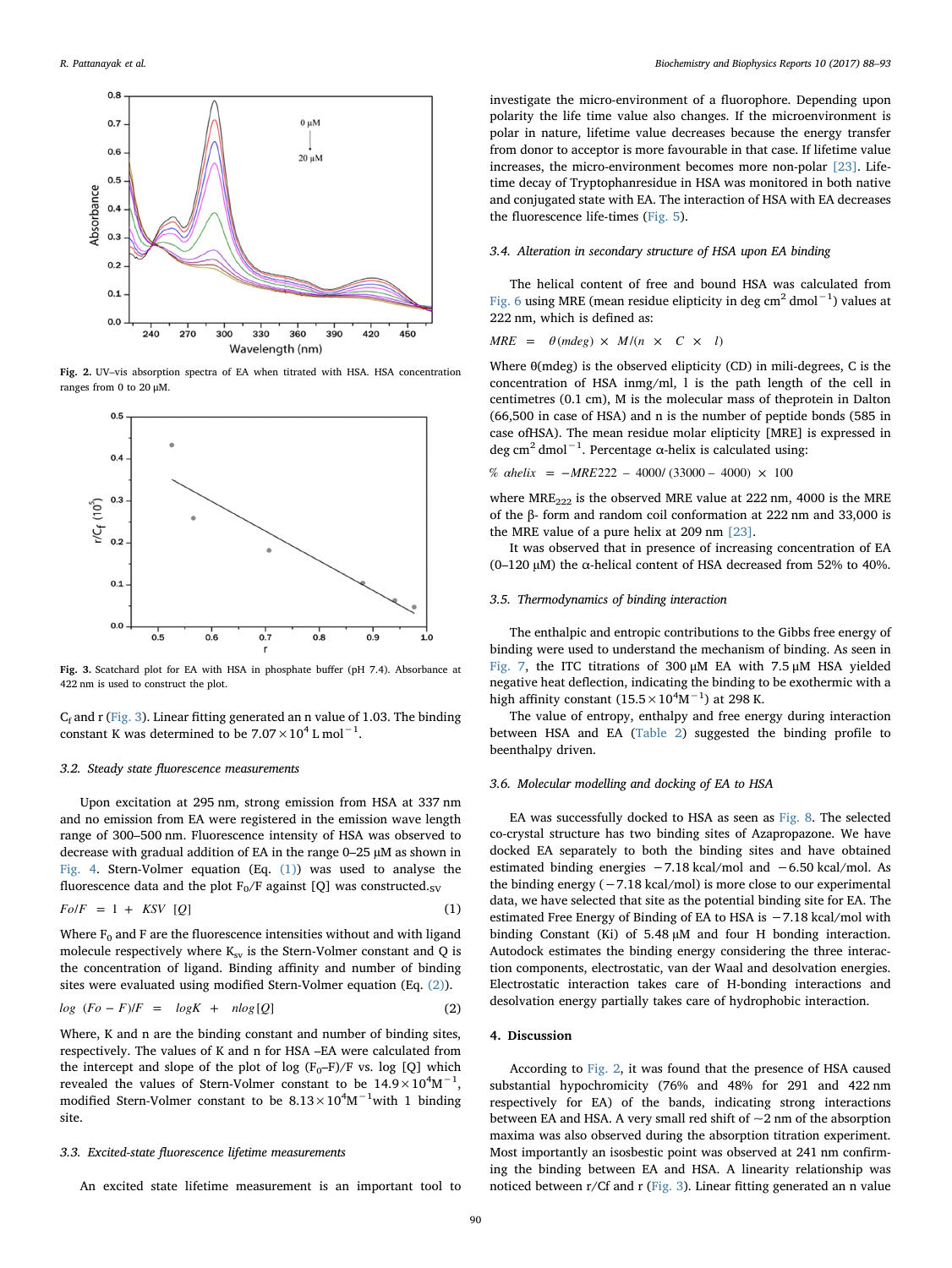<span id="page-3-0"></span>

Fig. 4. (a) Normalized fluorescence emission spectra of HSA (15.04×10–6 mol L<sup>-1</sup>) in the presence of increasing concentrations of EA. EA/HSA corresponds to 0, 0.15, 0.31, 0.47, 0.62, 0.78, 0.94, 1.09 and 1.41 respectively. pH=7.4, T=298 K, λex=295 nm, λem=339 nm (b) Stern-Volmer plot for the quenching of HSA by EA, at 298 K. (c) Modified Stern-Volmer plot of HSA-EA system.

<span id="page-3-1"></span>

Fig. 5. Time-resolved fluorescence spectra at emission wavelength 435 nm of HSA in absence and presence of EA in sodium phosphate buffer (pH 7.4).

<span id="page-3-2"></span>

Fig. 6. Far UV CD spectra of HSA in presence of increasing concentrations of EA; (a) 0 μM (b) 4.12 μM (c) 18.4 μM (d) 34.4 μM (e) 63.6 μM (f) 98.8 μM (g) 119.0 μM.

<span id="page-3-3"></span>

Fig. 7. Isothermal titration calorimetry of HSA and EA interaction at 298 K. Upper panel shows the isothermal titration plot of HSA (in cell) with EA (in syringe), whereas the lower panel shows the integrated heat profile of the calorimetric titration plot shown in upper panel. Inset shows graphic representation of different thermodynamic parameters analysed. The solid line represents the best nonlinear least-squares fit to a single binding site model.

of 1.03, indicating binding stoichiometry of one EA per HSA molecule. The binding constant K was determined to be  $7.07 \times 10^4$ M<sup>-1</sup>. This high value further indicates a strong interaction to exist between EA and HSA.

The shape of the SV plotindicates the quenching mechanisms to be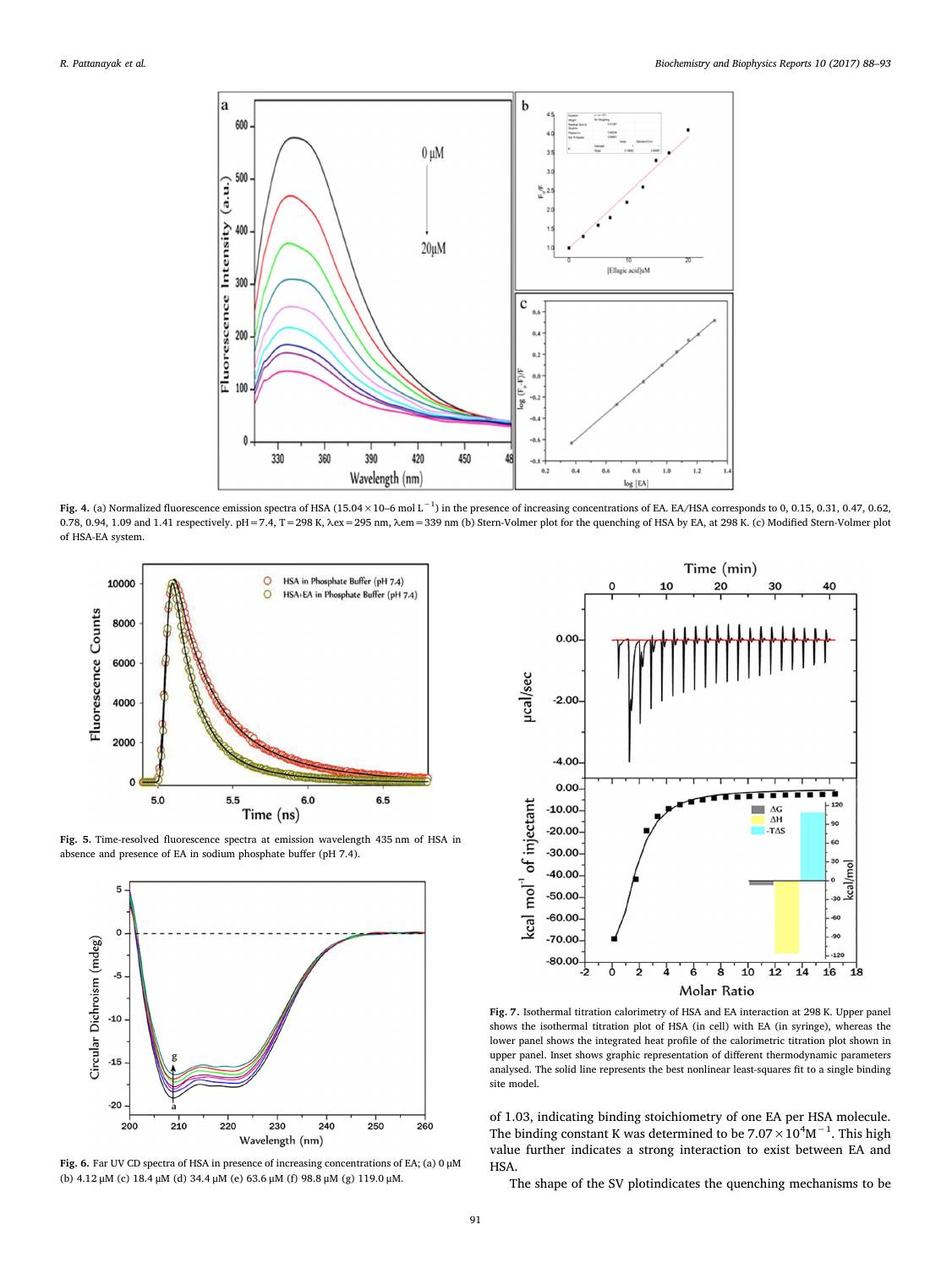<span id="page-4-1"></span>

Fig. 8. Docked picture of HSA with Ellagic acid. (HSA is shown in ribbon model and the ellagic acid is highlighted in ball and stick model).

#### <span id="page-4-2"></span>Table 1 Comparison of Fluorescence lifetimes (τ) of free HSA and HSA bound to EA.

| Sample               | Lifetime (ns)       |                     |              | Average lifetime (ns) | $\chi^2$     |
|----------------------|---------------------|---------------------|--------------|-----------------------|--------------|
|                      | $\tau$ <sub>1</sub> | $\tau$ <sub>2</sub> | $\tau_{3}$   |                       |              |
| <b>HSA</b><br>HSA-EA | 0.43<br>0.16        | 2.09<br>1.36        | 5.70<br>4.04 | 2.74<br>1.85          | 1.02<br>0.96 |

involved. A linear plot suggests the presence ofeither static or dynamicquenching. The Stern-Volmer quenching constant  $K_{sv}$  was  $14.9 \times 10^{4}$ M<sup>-1</sup> for EA - HSA complex. The value of the quenching rate constant kq was also computed, according to  $Kq = Ksv/\tau 0$  where  $\tau 0$  is the excited state lifetime of the fluorophore. Taking K<sub>sv</sub>∼10<sup>5</sup> M<sup>-1</sup> and  $\tau_0$  for HSA∼10<sup>−8</sup> s, a value of kq∼10<sup>13</sup> M<sup>−1</sup> s<sup>−1</sup> was obtained. The values of Kb and n obtained from the graph are  $8.13 \times 10^4$  L mol<sup>-1</sup> and 1.23. This is in good accordance with the value  $7.07 \times 10^4$  M<sup>-1</sup> obtained by UV–vis spectroscopy study described earlier [\(Fig. 2](#page-2-0)). As the n value approaches unity, we can consider that one molecule of EA combines with one molecule of HSA.

Quenching of fluorescence intensity of HSA by EA changed the micro-environmentof Trp-214 and causing a decrease in the fluorescence lifetime. These different conformational equilibrium existing both in the ground and in the excited states. The fluorescence decay profiles of the conjugated HSA under multi-exponential decay occurred due to such heterogeneous systems. The data was fitted by triple exponential function to carry out time resolved fluorescence study to explore the nature of binding interactions of EA with HSA. There were three lifetime components in native HSA protein  $\tau_1$ ,  $\tau_2$  and  $\tau_3$ , which contribute depending on the protein's multiple local configurations and changes in the extent of solvent accessibility. In our experiment, a

<span id="page-4-3"></span>

Fig. 9. H-bonding pattern of the interaction between HSA and Ellagic acid as obtained in the molecular docking exercise. The H-bonds are shown in broken green lines.

decrease in lifetime value was observed from 2.74 to 1.85 ns [\(Table 1\)](#page-4-2) which confirmed the presence of more polar environment around the tryptophan residue of HSA while interacting with EA.

ΔH and ΔS both being negative in this case signifies favourable noncovalent interactions, viz., electrostatic, H-bonding and Van der waals between the protein and the drug. The phenolic hydroxyl group of EA can interact with C, O, and NH of the main polypeptide chain of the protein with strong hydrogen bonding, resulting in the rearrangement of polypeptide carbonyl hydrogen bonding network [\[24\]](#page-5-15) have demonstrated that the role of hydroxyl groups of phenolic compounds plays a significant factor in binding the interaction between phenolic compounds with serum albumin. Thus the present study suggested that both the hydrogen bonding and electrostatic forces are involved in such interactions at physiological pH. Alongside negative value of ΔG suggest that the formation of complex was spontaneous in nature. The value of ΔG obtained earlier by UV–vis spectroscopy is in good agreement with this value. The binding constant for binding of EA with HSA also indicates the involvement of strong binding affinity. Binding constant for the fluorescence study is due to the involvement of local tryptophan emission and for UV–vis absorption study, it is due to the involvement of global protein conformation [[\[25,26\]\]](#page-5-16). From the binding profile it can be concluded that binding of EA to HSA is strong with affinity constant being the range of  $10^5$  M<sup>-1</sup>.

CD spectroscopy is an important method to monitor the secondary structural change of a protein upon ligand binding. Strong binding nature of EA with HSA can alter the secondary structure of the protein. There was a decrease in alpha helical content from 52% to 40% for HSA upon EA binding.

<span id="page-4-0"></span>Table 2

Thermodynamic parameters and association constant for HSA-EA interaction as evaluated by isothermal titration calorimetry.

| Binding Constant $(K_a)$      |                 | ΔΗ                | ΔS                 | -T $\Delta S$  | $\Delta G$     |
|-------------------------------|-----------------|-------------------|--------------------|----------------|----------------|
| $(M^{-1}$                     |                 | $(kcal mol-1)$    | $(kcal mol-1 K-1)$ | $(kcal mol-1)$ | $(kcal mol-1)$ |
| $(15.5 \pm 0.39) \times 10^4$ | $1.39 \pm 0.18$ | $-116.2 \pm 18.1$ | $-0.366$           | 109.1          | $-7.13$        |